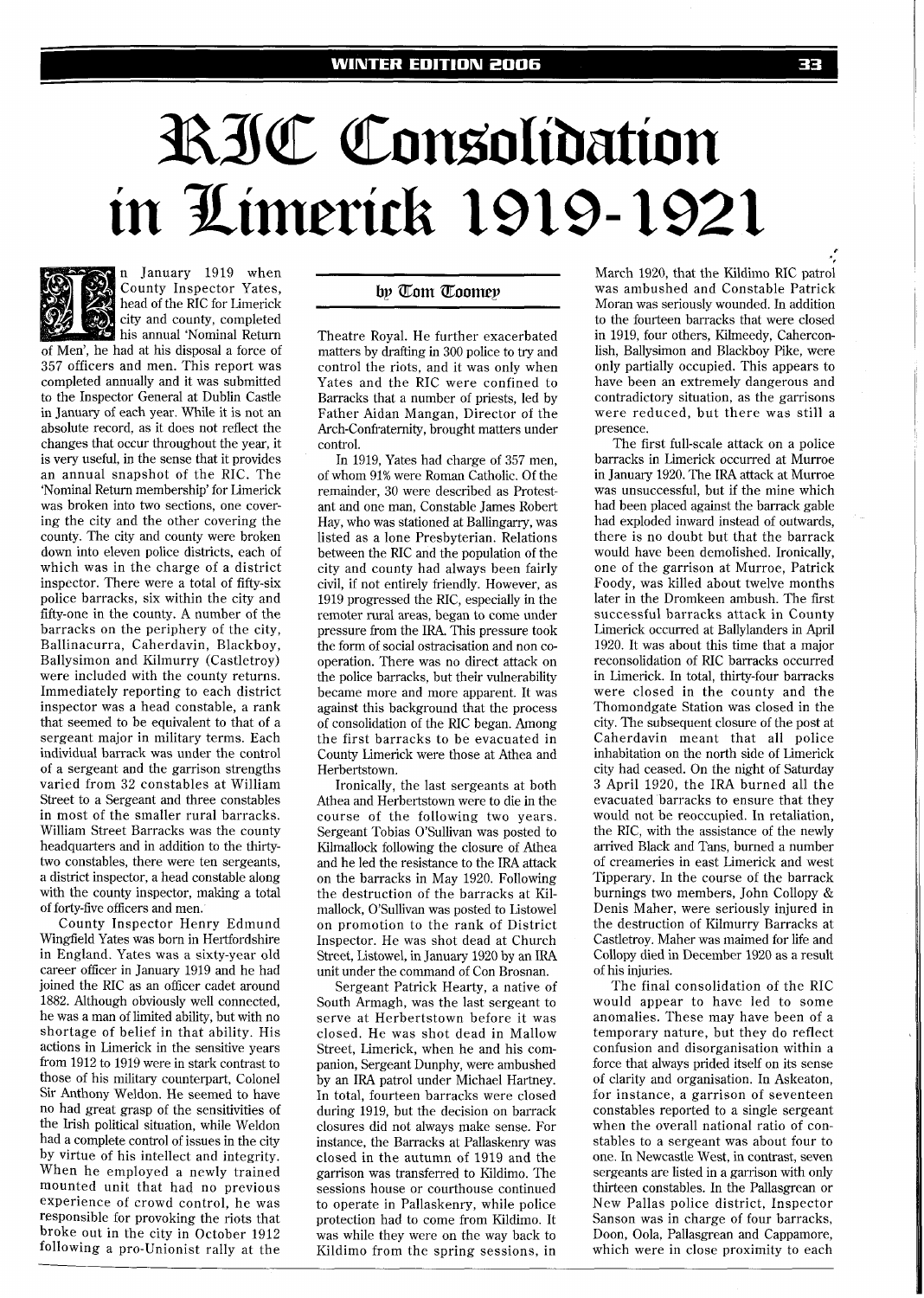THE OLD LIMERICK JOURNAL



**Insurance plan of the city, 1897, showing the location of William Street barracks (Limerick Museum)** 

other, and a fifth barracks at Fedamore, time out to serve in the army during December 1921, when the last recruits which was about twenty miles away from World War I, unlike a large number of his were drafted for the area

and his convoy, at Dromkeen, while he selves available for service by Joseph was on his way back from delivering pay Byrne, RIC Inspector General, in 1916. and supplies to the garrison at Fedamore, These same men were vehement in February 1921. The decision as to pursuit of deserters from the front.

have seen the light and County Inspector changes that had occurred and the fact RIC Rolls Yatés was 'retired'. The new County that the recruitment campaign in England Dublin. Yatés was 'retired'. The new County that the recruitment campaign in England Dublin.<br>Inspector was an Antrim man, Captain had far outstripped the number of Service Records of RIC officers – Irish Inspector was an Antrim man, Captain had far outstripped the number of Service Records of RIC off<br>John Morton Regan, Regan was also a resignations of native catholic Irish. National Archives, Dublin John Morton Regan. Regan was also a resignations of native catholic Irish. National Archives<br>
Career officer in the RIC, but he had taken In the period from January 1919 up to *Limerick Leader* files. career officer in the RIC, but he had taken

which was about twenty miles away from World War I, unlike a large number of his were drafted for the area, Limerick<br>the cluster of four. Why Fedamore was not fellow officers, who found all manner of received an influx of the cluster of four. Why Fedamore was not fellow officers, who found all manner of received an influx of about seven hundred assigned to the police district at Bruff, excuse to avoid joining up. An examin-<br>recruits. This f excuse to avoid joining up. An examin-<br>ation of individual files of RIC officers with the nominal strength in January 1919, which was only six miles distant, has ation of individual files of RIC officers with the nominal strength in January 1919,<br>reveals an amazing pattern of what can comes to a total of between 1,000 and never been explained. reveals an amazing pattern of what can comes to a total of between 1,000 and<br>It was this anomaly that was seized on best be described as 'a reluctance to join 1,100 men. The attrition rate in the forc best be described as 'a reluctance to join 1,100 men. The attrition rate in the force, the army' when requested to make them-<br>however, was extremely high when taking by the IRA when they ambushed Sanson the army' when requested to make them-<br>and his convoy, at Dromkeen, while he selves available for service by Joseph in the resignations and retirement of Byrne, RIC Inspector General, in 1916. original members and the rate of dismissal<br>These same men were vehement in their and discharge of the new recruits. The last

which barracks were to remain open The force that Regan commanded in arrived in the city on 10 December 1921.<br>Seems to have been determined more by January 1921 was a far cry from that which Coincidentally, in one of the l January 1921 was a far cry from that which Coincidentally, in one of the last draft of Yates was in charge of in 1919. Of the 545 recruits, there was a Peter Robert Tait physical capacity than by strategic Yates was in charge of in 1919. Of the 545 recruits, there was a Peter Robert Tait location. This is reflected in the fact that men listed, only 237, or 43%, were from Aberdeen, a name l men listed, only 237, or 43%, were recorded as Roman Catholic. 291 men, or Sanson's cluster of four barracks were in recorded as Roman Catholic. 291 men, or with one of Limerick's greatest industries.<br>such close proximity, while in other parts 53%, were listed as 'Protestant' and the 53%, were listed as 'Protestant' and the<br>remainder were either Presbyterian, huge tracts of the county were without a remainder were either Presbyterian, **SOURCES**  police presence. Baptist or Wesleyan. The change in the Nominal Returns of RIC - British National By 1921, the police authorities seem to religious mix of the force reflects the Archives, Kew.<br>We seen the light and County Inspector changes that had occurred and the fact RIC Rolls - Irish National Archives,

in February 1921. The deserters from the front. draft of recruits to the RIC in Limerick The force that Regan commanded in arrived in the city on 10 December 1921.

- 
- 
-